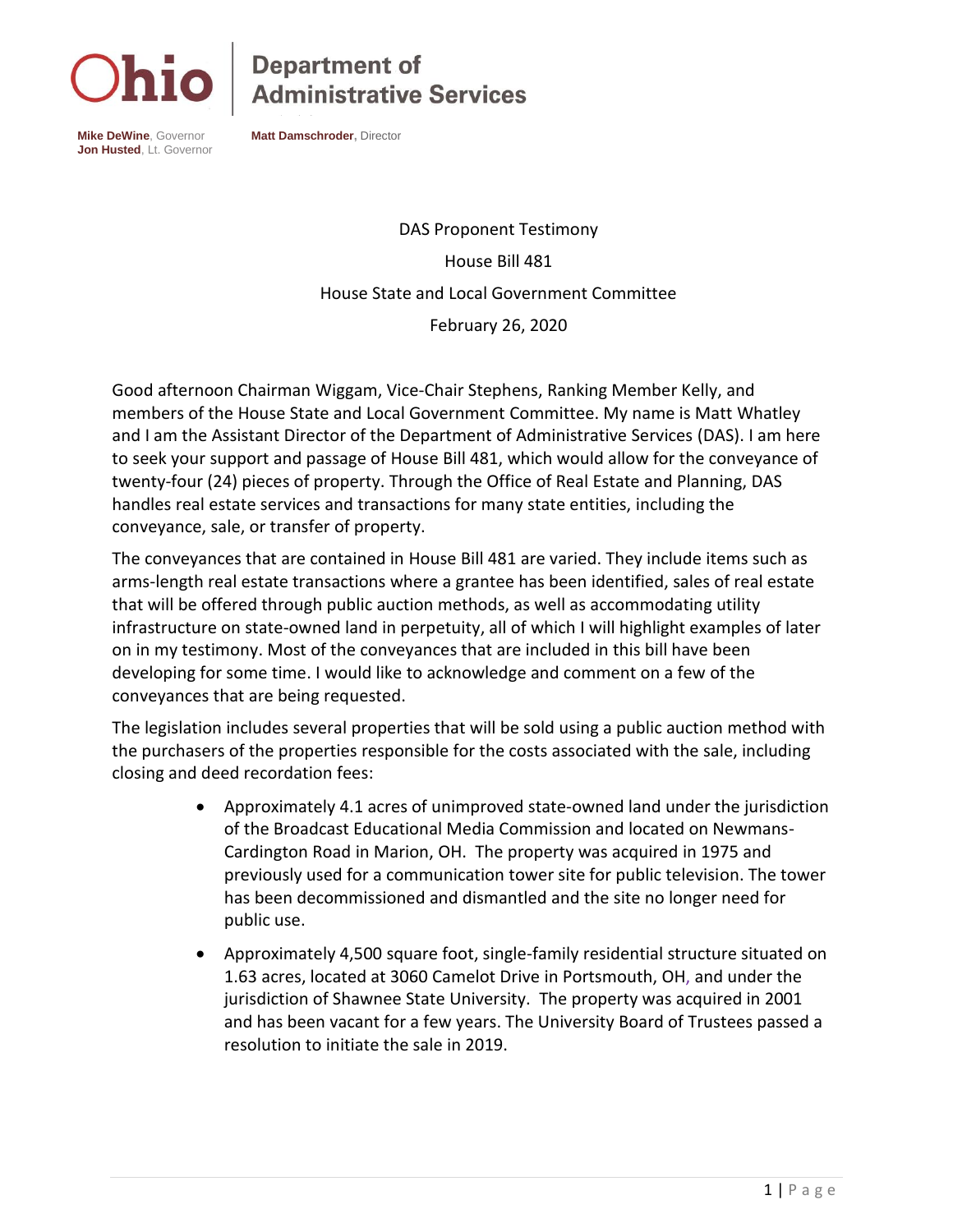

## **Department of<br>Administrative Services**

**Mike DeWine**, Governor **Jon Husted**, Lt. Governor **Matt Damschroder,** Director

• Approximately 8,237 square foot building situated on 0.7 acre, located at 7077 John Glenn Highway in Cambridge, OH and under the jurisdiction of Ohio University. The property was acquired in 2013 with the plan for it to serve as the University's Cambridge campus. The site has no strategic purpose for the University. Its Board of Trustees passed a resolution in 2019 to declare the property surplus.

The legislation also includes several sales to Grantees that are identified. The purchasers of the below properties will, respectively, be responsible for the costs associated with the sale, including closing and deed recordation fees:

- Approximately 3.8 acres of unimproved, state-owned land located along Skeels Road in Liberty Township, OH and under the jurisdiction of DAS The property was acquired in 2002 and previously used by the Multi-Agency Radio Communication System (MARCS). MARCS ceased using the tower on the site in 2009 and subsequently deconstructed it. The property will be sold at the appraised value to Martin R. Knapke, an adjacent property owner whose property is serviced by the septic system on the site.
- Approximately 6,600 square foot facility situated on 4.21 acres of state-owned land, located at 652 Jackson Pike in Gallipolis, OH and under the jurisdiction of the Department of Developmental Disabilities. The property was acquired in 1989, has been vacant for some time and is no longer needed by the state. The property will be sold to the Gallia County Commissioners of Gallia County at a price of \$1.00.
- Approximately 8 acres of unimproved state-owned land located off State Route 104 in Chillicothe, OH and under the jurisdiction of the Department of Rehabilitation and Correction. The property will be sold to American Electric Power at the appraised value.

Another conveyance included in the legislation is the sale of the University of Toledo's Scott Park Campus. It encompasses multiple buildings situated on approximately 169 acres of stateowned land, located on Nebraska and North Westwood Avenues in Toledo, OH. The University has relocated most of its operations on the campus to its main campus in Toledo and no longer has a use for owning the site. The Board of Trustees passed a resolution in 2019 to initiate the sale of the property. The property will be sold to a Grantee to be determined as stated in the proposed legislation. The purchaser of the property will be responsible for the costs associated with the sale, including closing and deed recordation fees.